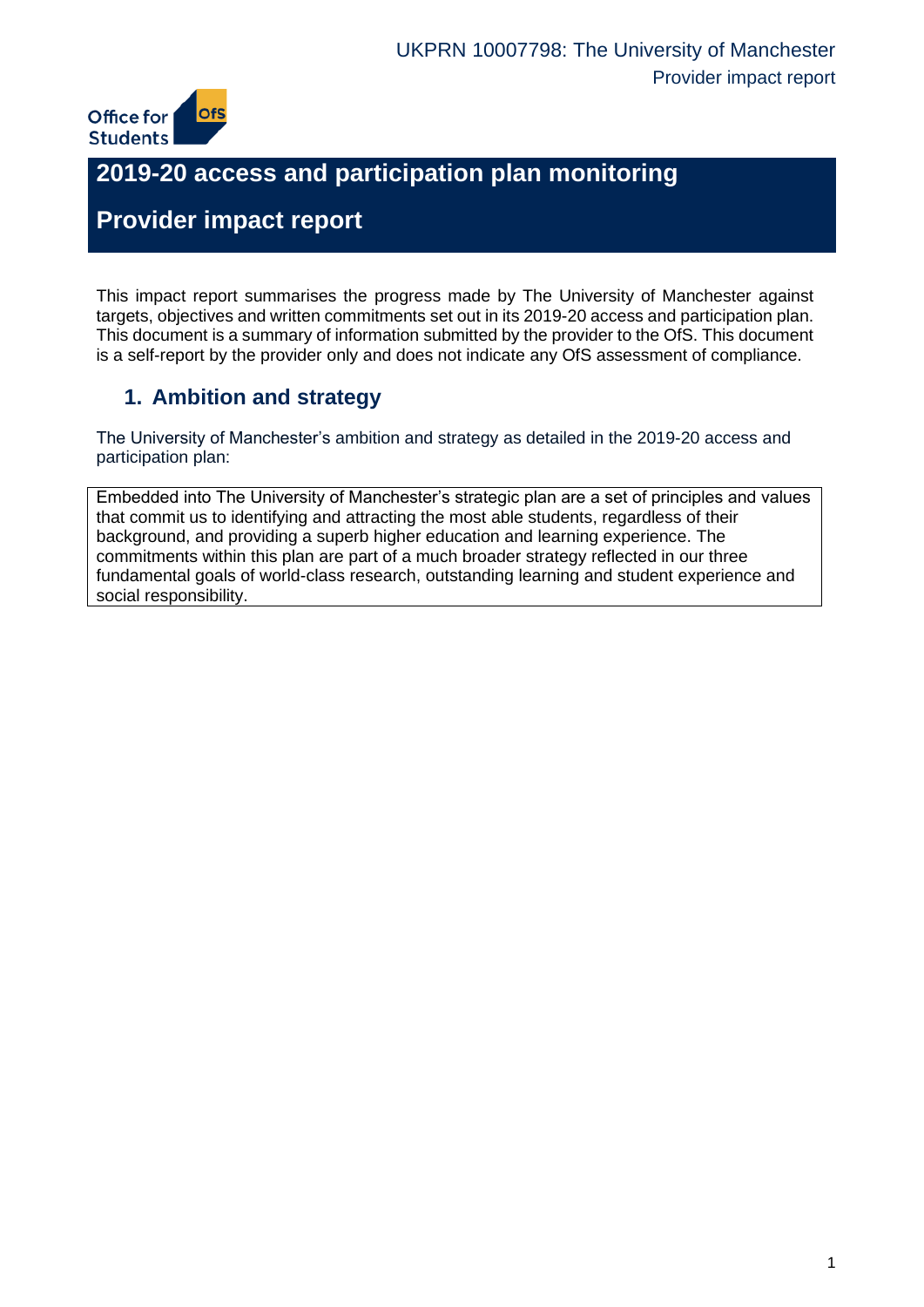#### UKPRN 10007798: The University of Manchester Provider impact report

During 2016/17 the University undertook a review of widening participation activity in order to formulate a set of principles to inform future access and participation priorities and funding decisions. The review included an assessment of the University's current performance, the effectiveness of current activities in making progress against areas for development and gaps in provision where the University could learn from best practice across the sector. These principles commit the University to:

1) deliver an institution with no boundaries to learning, no barriers to study. Work to widen participation and close any gaps in outcomes between different groups of students is embedded across the institution and throughout the student journey. Based on this vision, the University, through our staff and students, commits to improving social mobility, regionally, nationally and internationally.

2) ensure our practice is evidence-led and is of the highest standard so that resource is deployed where it has most impact.

3) support students with exceptional need. This includes students with limited access to support because of their personal circumstances, in particular: care leavers, estranged students and forced migrants.

4) increase the prospective applicant pool to higher education, utilizing partnerships with other higher education providers, third sector organisations and employers. It contributes to the cityregion and supports the University's position as an anchor-institution in our community; increase the progression of widening participation students into The University of Manchester through targeted post-16 interventions.

5) to support the raising of attainment in schools within disadvantaged areas through delivering successful, long-term initiatives through which we can build capacity and make a difference to a large number of educational establishments in our local community.

6) ensure financial support is targeted at students most 'in need', where funding enables a student's participation and success on their course at The University of Manchester. 'Need' in this context is defined as being from the lowest household incomes and where financial circumstances present a barrier to students accessing or being successful in their studies.

7) ensure the University's financial support packages are easy to understand and effectively communicated to maximise applications to and uptake of support. Information about financial support is clear and accessible for both prospective and current students and their advisors. Provide current students with financial advice and guidance which follows best practice.

8) reduce the gaps in outcomes between different groups of students through better understanding of the causes of differential outcomes and delivering strategies to address these.

9) deliver a blend of whole cohort/targeted student retention and attainment interventions recognising that widening participation students are not a homogenous group and the University's teaching and learning strategy aims to ensure the highest quality experience for all our students.

10) undertake careful monitoring of activities and services which aid student success and progression in order to understand the engagement of different groups of students with this support. Where gaps in engagement are identified, clear strategies are in place to effectively communicate this support and improve uptake.

These ambitions are supported by a range of strategic measures which are outlined in our plan.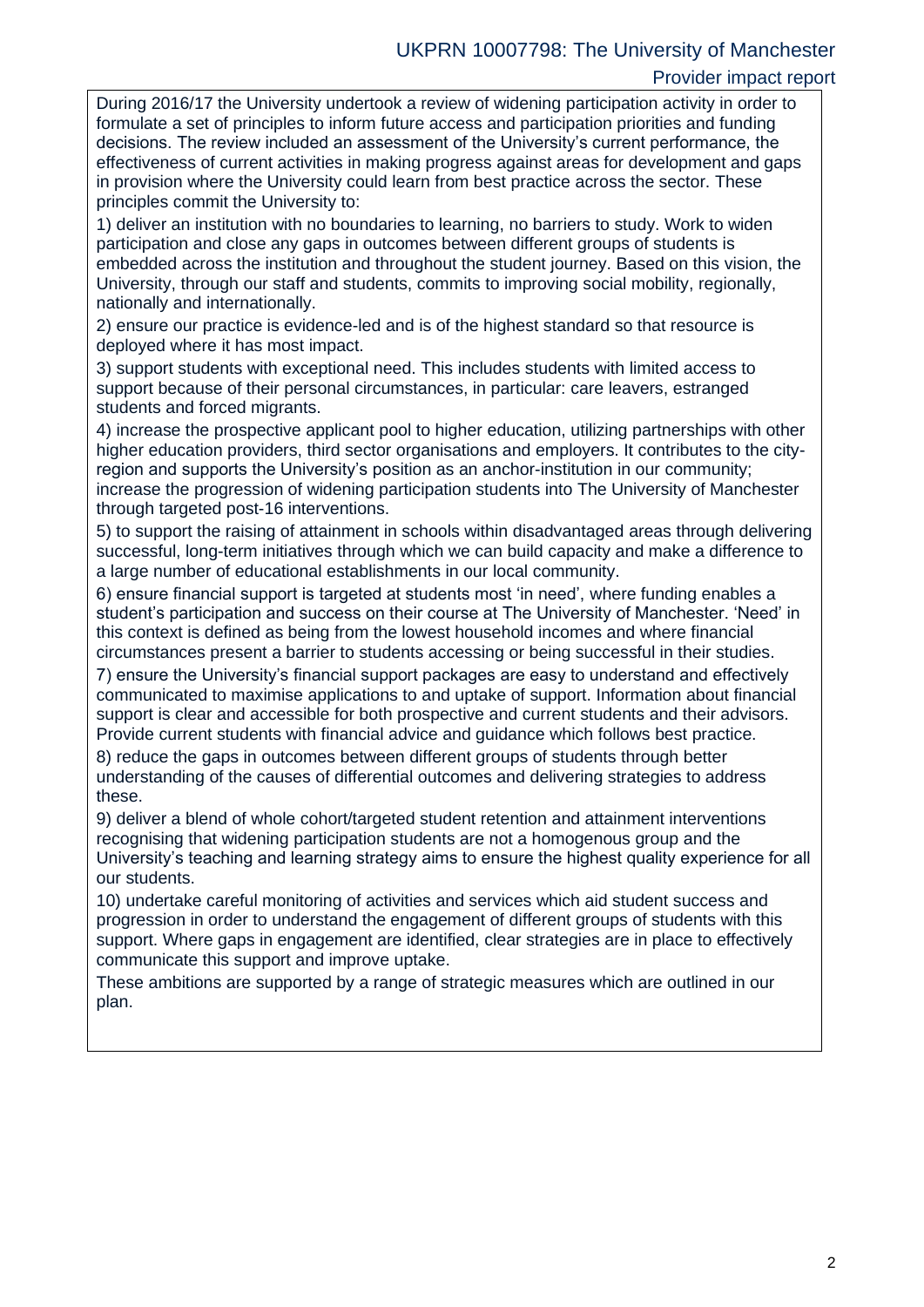## UKPRN 10007798: The University of Manchester Provider impact report

## **2. Self-assessment of targets**

The tables that follow provide a self-assessment by The University of Manchester of progress against the targets approved in its 2019-20 access and participation plan.

Please note the tables contain only a summary of target milestones approved in 2019-20 access and participation plans. Full information can be found in Table 8a - statistical targets and milestones and Table 8b -**Other milestones and targets** of The University of Manchester's 2019-20 [access and participation plan.](https://www.officeforstudents.org.uk/advice-and-guidance/the-register/search-for-access-and-participation-plans/#/AccessPlans/)

Any optional commentary provided against the targets is given in [Annex B.](#page-11-0)

#### <span id="page-2-0"></span>**Statistical targets and milestones**

| Reference<br><b>Number</b><br>(lifecycle)<br>stage) | <b>Description</b>                                                                                                                                                                                                                             | <b>Baseline</b><br>year                                                           | <b>Baseline data</b> | 2018-19 milestone                                                                                                                             | 2019-20 milestone                                                                                                                          | <b>Units of</b><br>target                | <b>Comparison</b><br>year | <b>Actual</b><br>performance<br>in comparison<br>year | <b>Target self-</b><br>assessment |
|-----------------------------------------------------|------------------------------------------------------------------------------------------------------------------------------------------------------------------------------------------------------------------------------------------------|-----------------------------------------------------------------------------------|----------------------|-----------------------------------------------------------------------------------------------------------------------------------------------|--------------------------------------------------------------------------------------------------------------------------------------------|------------------------------------------|---------------------------|-------------------------------------------------------|-----------------------------------|
| T16a_01<br>(Access)                                 | To continue, year-on-year, to<br>increase the percentage of new<br>entrants from Low Participation<br>Neighbourhoods and ensure that<br>we are in top quartile of the English<br>Russell Group. Baseline is average<br>of 2011-12/12-13/13-14. | Other<br>(please<br>give details<br>$\mathsf{I}$<br><b>Description</b><br>column) | 7.4%                 | To obtain 8.5% of<br>entrants from LPNs and<br>ensure that we are in top<br>quartile of the English<br><b>Russell Group</b>                   | To obtain 8.7% of entrants<br>from LPNs and ensure that<br>we are in top quartile of the<br><b>English Russell Group</b>                   | Percentage                               | 2019-20                   | 8.9                                                   | Expected<br>progress              |
| T16a_02<br>(Access)                                 | To continue, year-on-year, to<br>increase the percentage of new<br>entrants form lower NS-SEC<br>groups and ensure that we are in<br>top quartile of the English Russell<br>Group. Baseline is average of<br>2009-10/10-11/11-12/12-13/13-14   | Other<br>(please<br>give details<br>in.<br><b>Description</b><br>column)          | 22.3%                | To obtain 23.5% of<br>entrants from NS-SEC<br>classes 4-7 and ensure<br>that we are in top<br>quartile of the English<br><b>Russell Group</b> | To obtain 23.8% of entrants<br>from NS-SEC classes 4-7<br>and ensure that we are in<br>top quartile of the English<br><b>Russell Group</b> | Percentage                               | 2019-20                   | 23.7                                                  | Limited<br>progress               |
| T16a_03<br>(Access)                                 | To ensure The University of<br>Manchester is positioned towards<br>the top quartile of the English<br>Russell Group for the proportion of<br>students from low income<br>households.                                                           | <b>Other</b><br>(please<br>give details<br>in.<br><b>Description</b><br>column)   | n/a                  | Top quartile of the<br><b>English Russell Group</b>                                                                                           | Top quartile of the English<br><b>Russell Group</b>                                                                                        | N/A (see<br>description /<br>commentary) | 2019-20                   | 25.3                                                  | Expected<br>progress              |
| T16a_04<br>(Student<br>success)                     | To continue, year-on-year, to<br>improve the continuation rate of<br>young and mature full time<br>entrants from low household<br>incomes. Baseline is based on<br>entrants in 2010-11/11-12/12-13                                             | <b>Other</b><br>(please)<br>give details<br>in.<br><b>Description</b><br>column)  | 91.5%                | 92.1                                                                                                                                          |                                                                                                                                            | 92.3 Percentage                          | 2018-19                   | 94.9                                                  | Expected<br>progress              |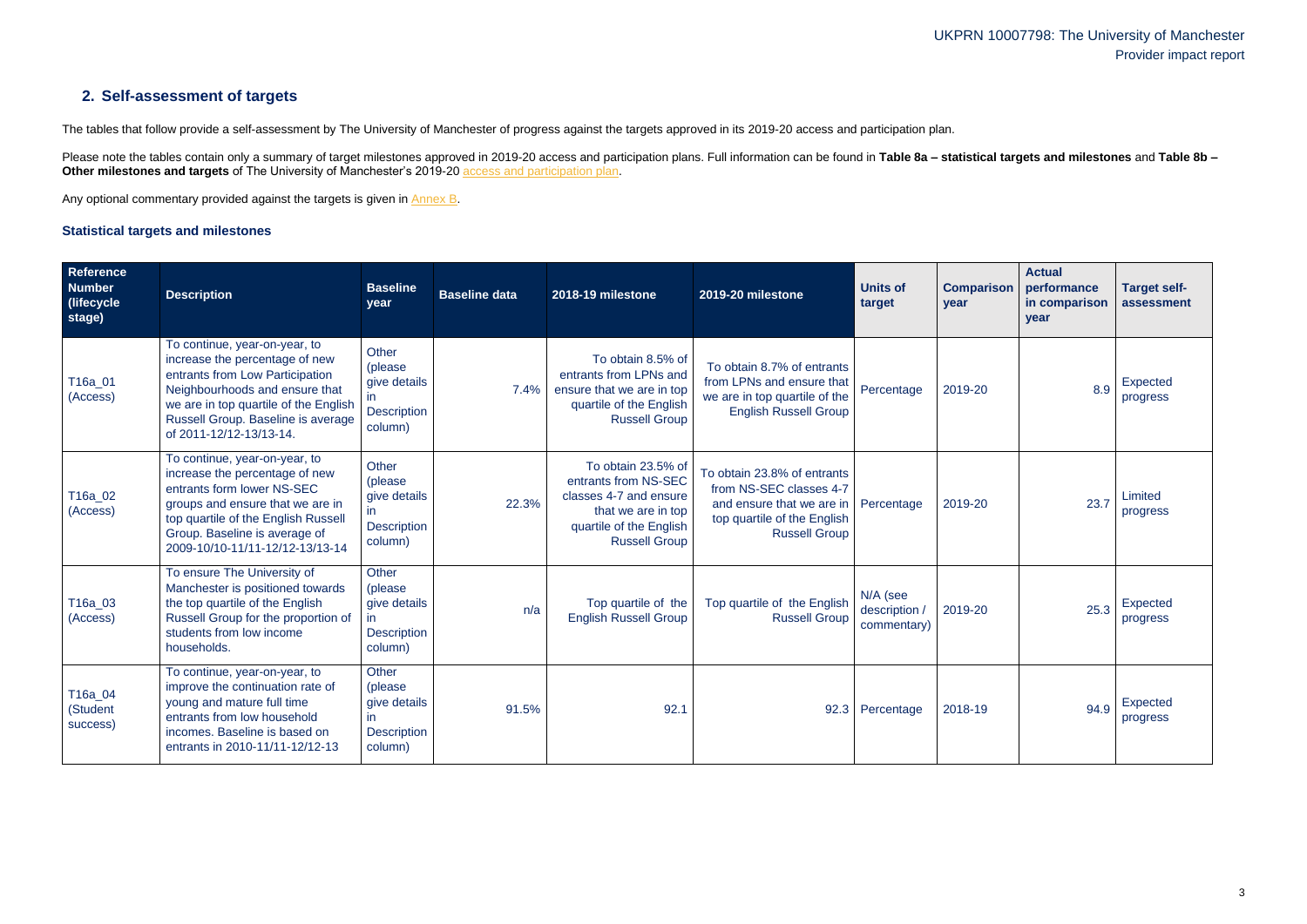# UKPRN 10007798: The University of Manchester Provider impact report

# **Other milestones and targets**

| <b>Reference</b><br><b>Number</b><br>(lifecycle<br>stage) | <b>Description</b>                                                                                                                                                                                                                                                  | <b>Baseline</b><br>year                                                                  | <b>Baseline data</b> | 2018-19 milestone                                                                                                                                                                                                                                                              | 2019-20 milestone                                                                                                                                                                                                                                                           | <b>Units of</b><br>target                | <b>Comparison</b><br>year | <b>Actual</b><br>performance<br>in comparison<br>year | <b>Target self-</b><br>assessment |
|-----------------------------------------------------------|---------------------------------------------------------------------------------------------------------------------------------------------------------------------------------------------------------------------------------------------------------------------|------------------------------------------------------------------------------------------|----------------------|--------------------------------------------------------------------------------------------------------------------------------------------------------------------------------------------------------------------------------------------------------------------------------|-----------------------------------------------------------------------------------------------------------------------------------------------------------------------------------------------------------------------------------------------------------------------------|------------------------------------------|---------------------------|-------------------------------------------------------|-----------------------------------|
| T16b_01<br>(Access)                                       | To ensure the University is working<br>with the most disadvantaged<br>schools and colleges by targeting<br>schools using indicators of<br>achievement and pupil<br>disadvantage in our Manchester<br>Prioritisation Model (MPM).<br>Baseline is based on 2010-2013. | Other<br>(please)<br>give details<br>in.<br><b>Description</b><br>column)                | 70%                  | At least 70% of schools<br>are from the highest<br>priority bands in our<br><b>Manchester Prioritisation</b><br>Model.                                                                                                                                                         | At least 70% of schools are<br>from the highest priority<br>bands in our Manchester<br><b>Prioritisation Model.</b>                                                                                                                                                         | Percentage                               | 2019-20                   | 64.6                                                  | Limited<br>progress               |
| T16b_02<br>(Access)                                       | Working with local, regional and<br>national partnerships, we will<br>develop and deliver a range of<br>activities to support care leavers,<br>before and during their time at the<br><b>University</b>                                                             | <b>Other</b><br>(please<br>give details<br>$\mathsf{I}$<br><b>Description</b><br>column) | n/a                  | Monitor and publish<br>details of our partnership<br>work                                                                                                                                                                                                                      | Monitor and publish details<br>of our partnership work                                                                                                                                                                                                                      | N/A (see<br>description /<br>commentary) | 2019-20                   | 252                                                   | Expected<br>progress              |
| T16b_03<br>(Access)                                       | To ensure the effectiveness of the<br>University's Information, Advice<br>and Guidance (IAG) and<br>awareness raising activities<br>promoting access to HE (generally<br>and to selective universities).                                                            | Other<br>(please)<br>give details<br>$\mathsf{I}$<br><b>Description</b><br>column)       | n/a                  | At least 70% of students<br>taking part in pre-16<br>outreach activities<br>understand more about<br>progressing to university.<br>In an annual survey of<br>teachers at least 70%<br>report that the<br>University's activities add<br>value to their School IAG<br>strategy. | At least 70% of students<br>taking part in pre-16<br>outreach activities<br>understand more about<br>progressing to university.<br>In an annual survey of<br>teachers at least 70%<br>report that the University's<br>activities add value to their<br>School IAG strategy. | Percentage                               | 2019-20                   |                                                       | <b>Expected</b><br>progress       |
| T16b_04<br>(Other/Multiple<br>stages)                     | To increase the number of<br>University staff and alumni placed<br>as governors in state schools with<br>a focus on supporting the most<br>disadvantaged schools.                                                                                                   | 2015-16                                                                                  | 364                  | 584                                                                                                                                                                                                                                                                            | 642                                                                                                                                                                                                                                                                         | Headcount                                | 2019-20                   | 1230                                                  | Expected<br>progress              |
| T16b_05<br>(Access)                                       | To monitor, using our Manchester<br>Prioritisation Model, the<br>engagement of the most<br>disadvantaged schools in the<br>education programmes delivered<br>by the University's cultural<br>institutions: Museum, WAG,<br>Ryland's Library, Jodrell Bank.          | Other<br>(please)<br>give details<br>in.<br><b>Description</b><br>column)                | n/a                  | Monitor and publish %                                                                                                                                                                                                                                                          | Monitor and publish %   Percentage                                                                                                                                                                                                                                          |                                          | 2019-20                   |                                                       | Expected<br>progress              |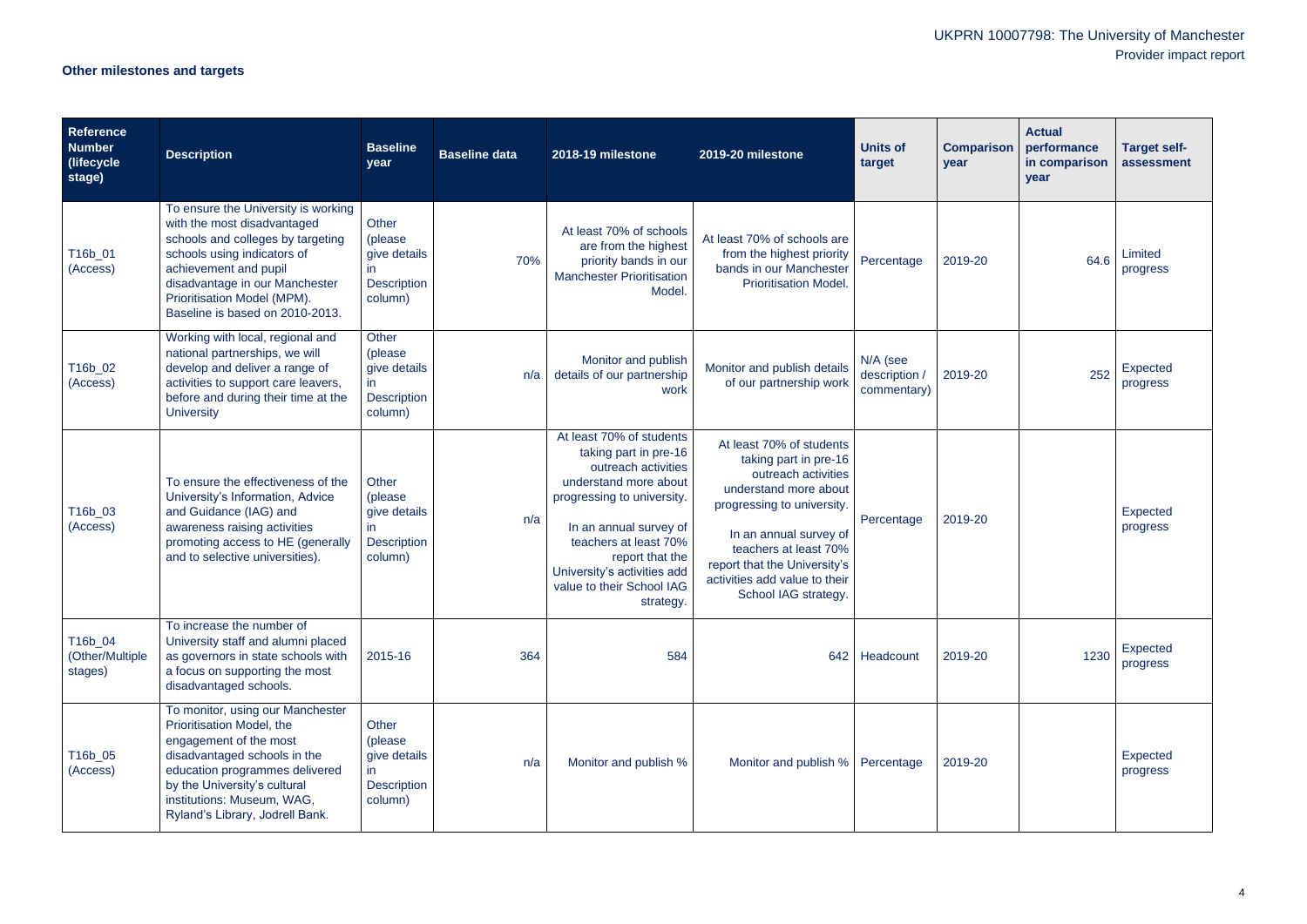|                                 |                                                                                                                                                                                                                                                                                                                                                                                                                                    |                                                                                    |                  |                                                                                                                                                      |                                                                                                                                                   |                                          |         | UKPRN 10007798: The University of Manchester |                                                       |  |
|---------------------------------|------------------------------------------------------------------------------------------------------------------------------------------------------------------------------------------------------------------------------------------------------------------------------------------------------------------------------------------------------------------------------------------------------------------------------------|------------------------------------------------------------------------------------|------------------|------------------------------------------------------------------------------------------------------------------------------------------------------|---------------------------------------------------------------------------------------------------------------------------------------------------|------------------------------------------|---------|----------------------------------------------|-------------------------------------------------------|--|
| T16b_06<br>(Access)             | To identify and attract outstanding<br>students based on their<br>educational potential and merit,<br>irrespective of background,<br>through our pioneering Manchester<br>Access Programme, Distance<br>Access Programme and related<br>activities. Baseline is based on<br>2010-11.                                                                                                                                               | Other<br>(please<br>give details<br>$\mathsf{In}$<br><b>Description</b><br>column) | 152 MAP entrants | 300                                                                                                                                                  | 325                                                                                                                                               | Headcount                                | 2019-20 | 481                                          | Provider impact report<br><b>Expected</b><br>progress |  |
| T16b_07<br>(Access)             | To ensure that the process of<br>student recruitment, selection and<br>admission is transparent, fair and<br>able to identify outstanding<br>students from all educational<br>backgrounds. This will be<br>achieved, in part, by providing<br>admissions decision makers with<br>appropriate quantitative<br>information to enable identification<br>of exceptional applicants from<br>educationally disadvantaged<br>backgrounds. | Other<br>(please<br>give details<br><b>Description</b><br>column)                  | n/a              | Monitor and report on<br>this each year                                                                                                              | Monitor and report on this<br>each year                                                                                                           | N/A (see<br>description /<br>commentary) | 2019-20 |                                              | Expected<br>progress                                  |  |
| T16b_08<br>(Student<br>success) | <b>Student Success: We will continue</b><br>to pilot and develop activities for<br>enhancing student retention and<br>success, cognisant of students<br>most at risk of non-completion<br>and/or under-attainment.                                                                                                                                                                                                                 | Other<br>(please)<br>give details<br>in.<br><b>Description</b><br>column)          | n/a              | Report on the activities<br>and beneficiaries each<br>year                                                                                           | Report on the activities and<br>beneficiaries each year                                                                                           | N/A (see<br>description /<br>commentary) | 2019-20 |                                              | Expected<br>progress                                  |  |
| T16b_09<br>(Student<br>success) | Student Success: We have found<br>that with both the descriptive and<br>statistical analysis that there is<br>evidence of differential attainment<br>for certain student groups. We will<br>continue to develop appropriate<br>services and support to ensure all<br>students are able to reach their<br>academic potential.                                                                                                       | <b>Other</b><br>(please<br>give details<br><b>Description</b><br>column)           | n/a              | Monitor and seek to<br>understand and develop<br>approaches to address<br>differential attainment                                                    | Monitor and seek to<br>understand and develop<br>approaches to address<br>differential attainment                                                 | N/A (see<br>description /<br>commentary) | 2019-20 |                                              | <b>Expected</b><br>progress                           |  |
| T16b_10<br>(Student<br>success) | To provide a hardship fund to<br>support WP students with costs<br>they could not have foreseen or<br>budgeted for. Alongside this, the<br>University will develop tools to<br>support students to manage their<br>finances.                                                                                                                                                                                                       | Other<br>(please<br>give details<br><b>Description</b><br>column)                  | n/a              | Monitor applications to<br>hardship fund by<br>students from low<br>household income<br>groups and the uptake of<br>financial management<br>support. | Monitor applications to<br>hardship fund by students<br>from low household income<br>groups and the uptake of<br>financial management<br>support. | Headcount                                | 2019-20 | 360                                          | Expected<br>progress                                  |  |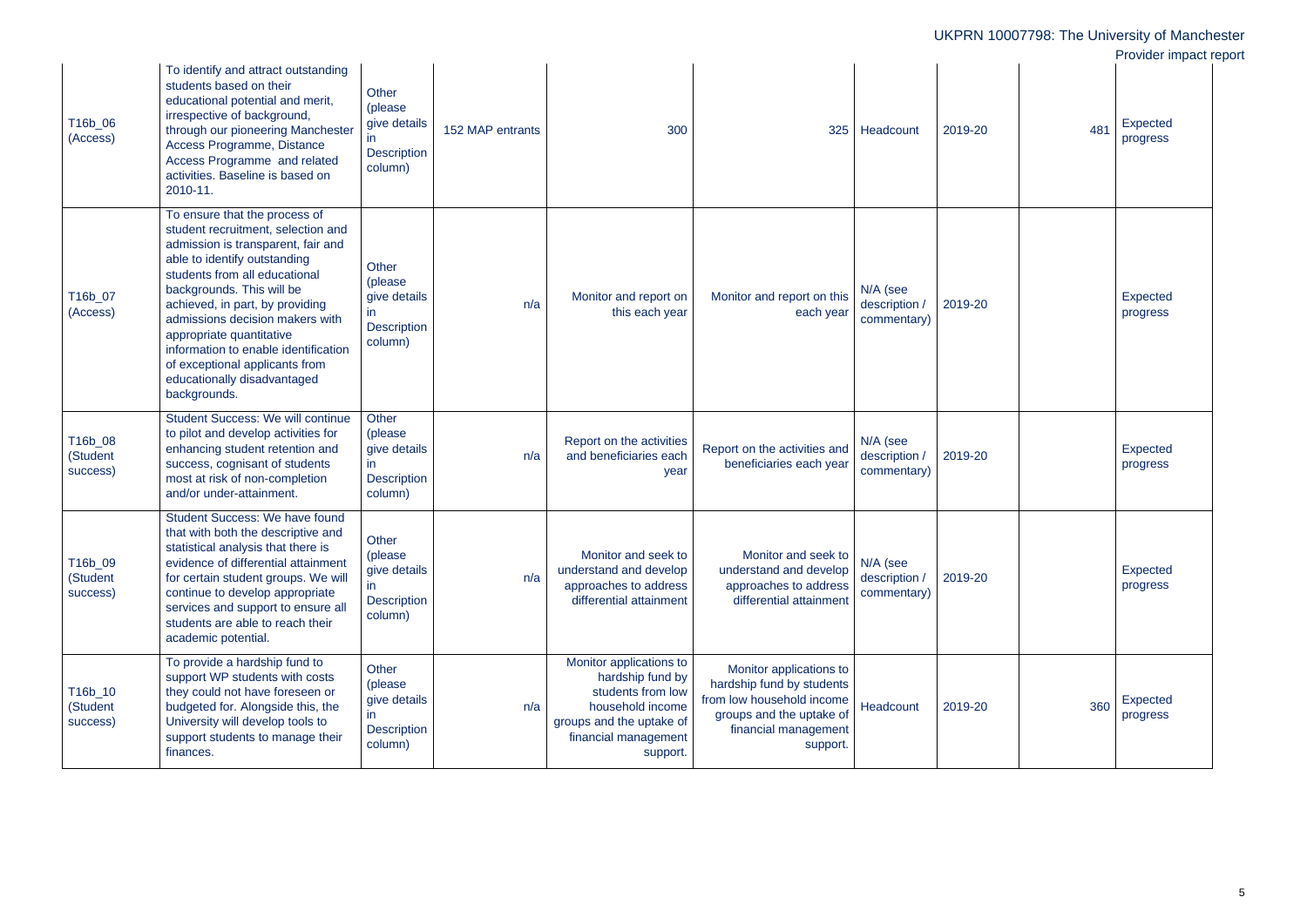|                                       |                                                                                                                                                                                                                                                                                                                                 |                                                                          |                                                                                                                                                                                                                                                    |                                                                                                          |                                                                                                       |            |         | UKPRN 10007798: The University of Manchester |                        |  |
|---------------------------------------|---------------------------------------------------------------------------------------------------------------------------------------------------------------------------------------------------------------------------------------------------------------------------------------------------------------------------------|--------------------------------------------------------------------------|----------------------------------------------------------------------------------------------------------------------------------------------------------------------------------------------------------------------------------------------------|----------------------------------------------------------------------------------------------------------|-------------------------------------------------------------------------------------------------------|------------|---------|----------------------------------------------|------------------------|--|
|                                       | To achieve a year-on-year<br>increase in the percentage of WP                                                                                                                                                                                                                                                                   | Other                                                                    |                                                                                                                                                                                                                                                    |                                                                                                          |                                                                                                       |            |         |                                              | Provider impact report |  |
| T16b_11<br>(Progression)              | students in positive employment<br>destinations whilst also aspiring to<br>narrow any gap between WP and<br>non-WP students achieving<br>successful employability outcomes.                                                                                                                                                     | (please<br>give details<br>in.<br><b>Description</b><br>column)          | n/a                                                                                                                                                                                                                                                | To report on the number<br>of students undertaking<br>targeted employability<br>activities               | To report on the number of<br>students undertaking<br>targeted employability<br>activities            | Headcount  | 2019-20 | 259                                          | Expected<br>progress   |  |
| T16b_12<br>(Other/Multiple<br>stages) | Postgraduate Initial Teacher<br>Training (ITT) Operational targets:<br>Increase the recruitment,<br>completion, attainment and<br>progression rates of BME students<br>undertaking ITT courses.                                                                                                                                 | Other<br>(please<br>give details<br>in.<br><b>Description</b><br>column) | n/a                                                                                                                                                                                                                                                | To monitor and report on<br>recruitment, completion,<br>attainment and<br>progression of BME<br>students | To monitor and report on<br>recruitment, completion,<br>attainment and progression<br>of BME students | Percentage | 2019-20 |                                              | Expected<br>progress   |  |
| T16b_13<br>(Student<br>success)       | Postgraduate Initial Teacher<br>Training (ITT) Operational targets:<br>To provide at least 10 Diversity<br><b>Support Coaches recruited from</b><br>within the teaching profession to<br>support new retention and<br>coaching activities with the aim of<br>raise confidence and self-esteem<br>in teaching of targeted group. | Other<br>(please<br>give details<br>in.<br><b>Description</b><br>column) | n/a                                                                                                                                                                                                                                                | Monitor and publish<br>outcomes for targeted<br>groups                                                   | Monitor and publish<br>outcomes for targeted<br>groups                                                | Other      | 2019-20 |                                              | Expected<br>progress   |  |
| T16b_14<br>(Access)                   | Greater Manchester Higher is a<br>collaboration of universities and<br>further education colleges from<br><b>Greater Manchester working</b><br>together to provide high quality<br>outreach activities for local schools<br>and colleges.                                                                                       | 2014-15                                                                  | 87 secondary<br>schools engaged<br>with the<br>programme                                                                                                                                                                                           | 114 secondary schools                                                                                    | 122 secondary schools                                                                                 | Other      | 2019-20 | 129                                          | Expected<br>progress   |  |
| T16b_15<br>(Access)                   | To grow and maintain the delivery<br>of the Scholars Programme in<br>collaboration with the Brilliant Club.                                                                                                                                                                                                                     | 2017-18                                                                  | From 2014/15 to<br>2017/18, 352<br>pupils who qualify<br>for Pupil<br>Premium/Free<br>school meals have<br>worked with<br>University of<br><b>Manchester tutors</b><br>through the<br><b>Scholars</b><br>Programme and<br>achieved a 1st or<br>2:1 | 100                                                                                                      | 100                                                                                                   | Headcount  | 2019-20 |                                              | Expected<br>progress   |  |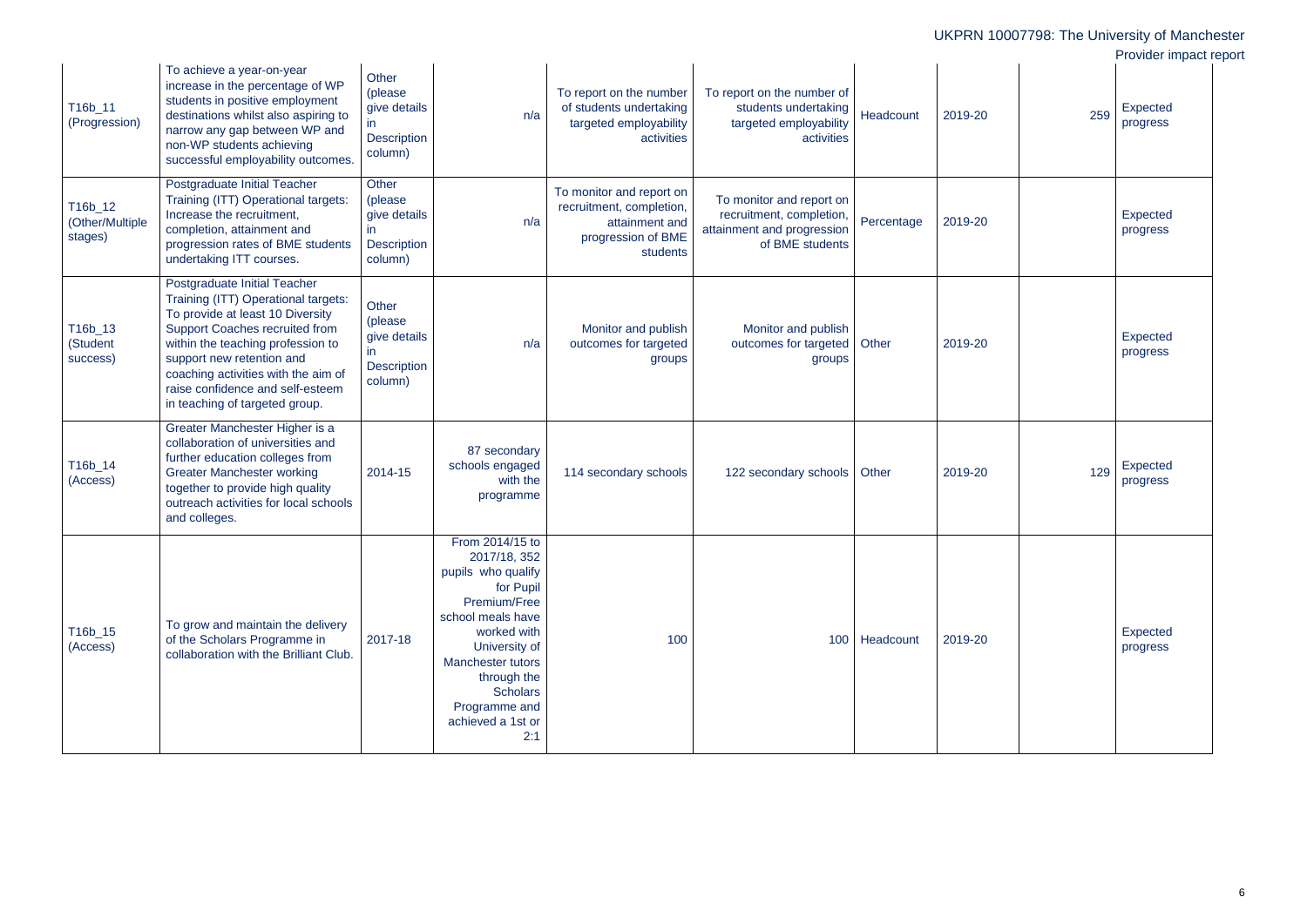| JKF | PRN |  |
|-----|-----|--|
|     |     |  |
|     |     |  |

|                     |                                                                                                                                                                                                                                                                                                                                                                                                                                                                                                                                                                                        |                                                                                   |                                                                                                                                                                                                                                                                                      |     |            |         | UKPRN 10007798: The University of Manchester         |
|---------------------|----------------------------------------------------------------------------------------------------------------------------------------------------------------------------------------------------------------------------------------------------------------------------------------------------------------------------------------------------------------------------------------------------------------------------------------------------------------------------------------------------------------------------------------------------------------------------------------|-----------------------------------------------------------------------------------|--------------------------------------------------------------------------------------------------------------------------------------------------------------------------------------------------------------------------------------------------------------------------------------|-----|------------|---------|------------------------------------------------------|
| T16b_16<br>(Access) | The Science and Engineering<br><b>Education Research Hub</b><br>(SEERIH) provides research-led<br>continued profressional<br>development through its Trajectory<br>of Professional Development<br>(TOPD). SEERIH aims to increase<br>the proportion of schools actively<br>engaged with the different stages<br>of the TOPD. In addition to this,<br>evaluation of the impact of the<br>TOPD on student outcomes and<br>attainment will be undertaken<br>through a range of qualitative<br>measures including case studies,<br>surveys/questionnaires, focus<br>groups and interviews. | Other<br>(please<br>give details<br>$\mathsf{I}$<br><b>Description</b><br>column) | Increase the proportion<br>of WP priority schools<br>that are actively engaged<br>with SEERIH<br>To understand the<br>55%<br>relationship between<br>where teachers identify<br>themselves on SEERIH's<br>TOPD and the impact on<br>the quality of teaching<br>and pupil attainment. | 70% | Percentage | 2019-20 | Provider impact report<br>Expected<br>95<br>progress |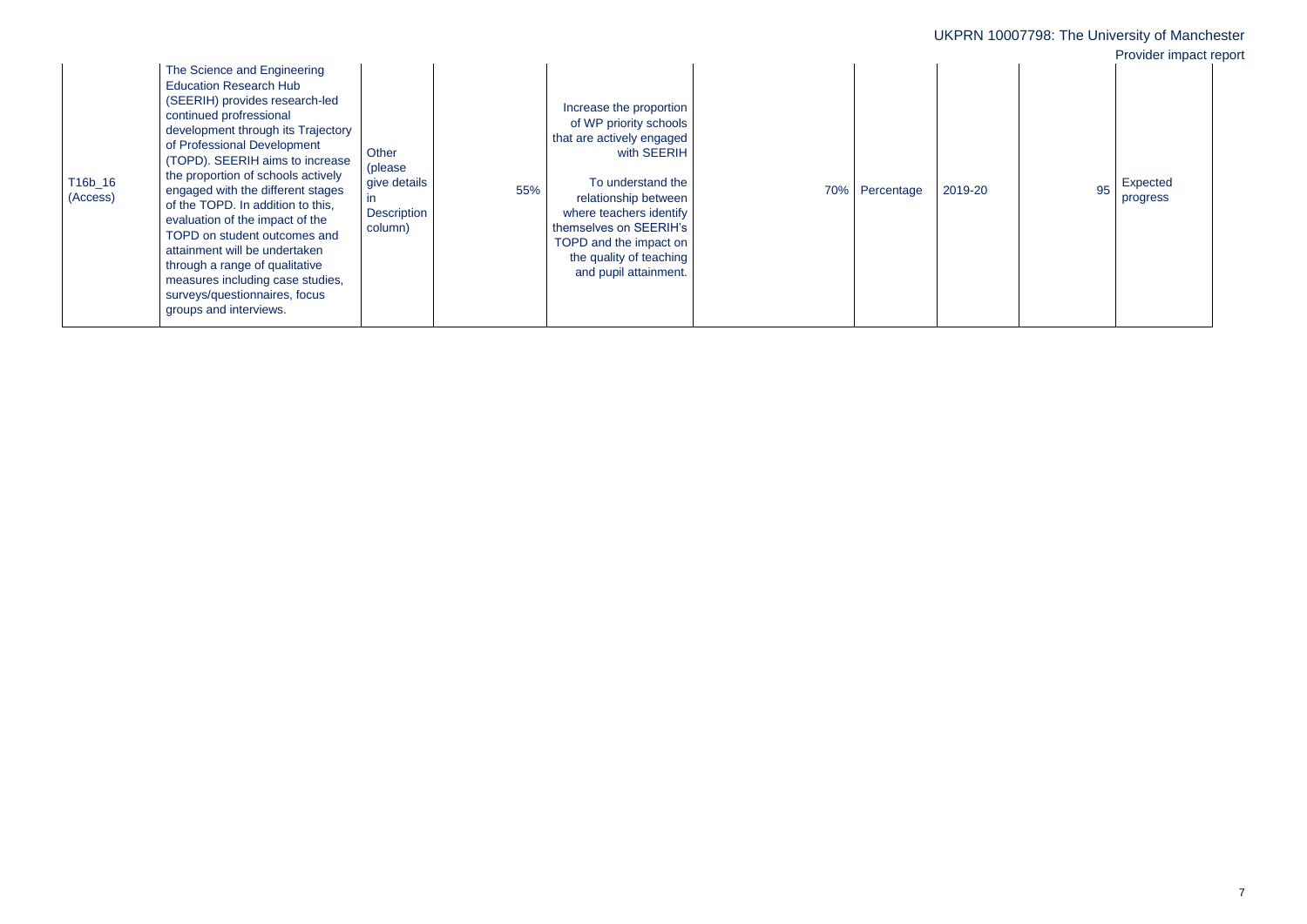## **3. Investment commitments**

#### **3.1. Access and participation investment for the last audited year**

Please note that some differences in predicted vs actual spend may be due to reporting differences between academic and financial years.

| <b>Financial year</b>    | 2019-20             |                    |                  |  |  |
|--------------------------|---------------------|--------------------|------------------|--|--|
|                          | Predicted spend (£) | Actual spend $(E)$ | Difference (ppt) |  |  |
| Access investment        | £3,915,084.80       | £3,467,000.00      | $-11%$           |  |  |
| <b>Financial Support</b> | £12,364,316.15      | £12,406,000.00     | $0\%$            |  |  |

## **4. Action plan**

Where progress was less than expected The University of Manchester has made the following commitments to increase the rate of progress against their targets.

| <b>Reference</b><br><b>Number</b> | Steps that will be taken in the future to make expected progress against<br>target                                                                                                                                                                                                                                                                                                                                                                                                                                                                                                                                                                                                                                   |
|-----------------------------------|----------------------------------------------------------------------------------------------------------------------------------------------------------------------------------------------------------------------------------------------------------------------------------------------------------------------------------------------------------------------------------------------------------------------------------------------------------------------------------------------------------------------------------------------------------------------------------------------------------------------------------------------------------------------------------------------------------------------|
| T16a 02                           | We put additional measures in place during the Confirmation and Clearing period<br>in 2020 to ensure that students from WP backgrounds were not disadvantaged<br>during this exceptional year. These included:<br>• A dedicated hotline for students from our access programmes;<br>• Prioritisation of WP students in the University's Confirmation and Clearing<br>strategy;<br>• WP specific offers for courses in Clearing plus dedicated guidance and an<br>eligibility checker tool for applicants;<br>• Analysis of students' calculated grades compared to their predicted grades to<br>inform Confirmation decisions;<br>• PowerBI dashboard providing up-to-date information on WP student intake<br>data. |
| T <sub>16</sub> b 01              | Not applicable.                                                                                                                                                                                                                                                                                                                                                                                                                                                                                                                                                                                                                                                                                                      |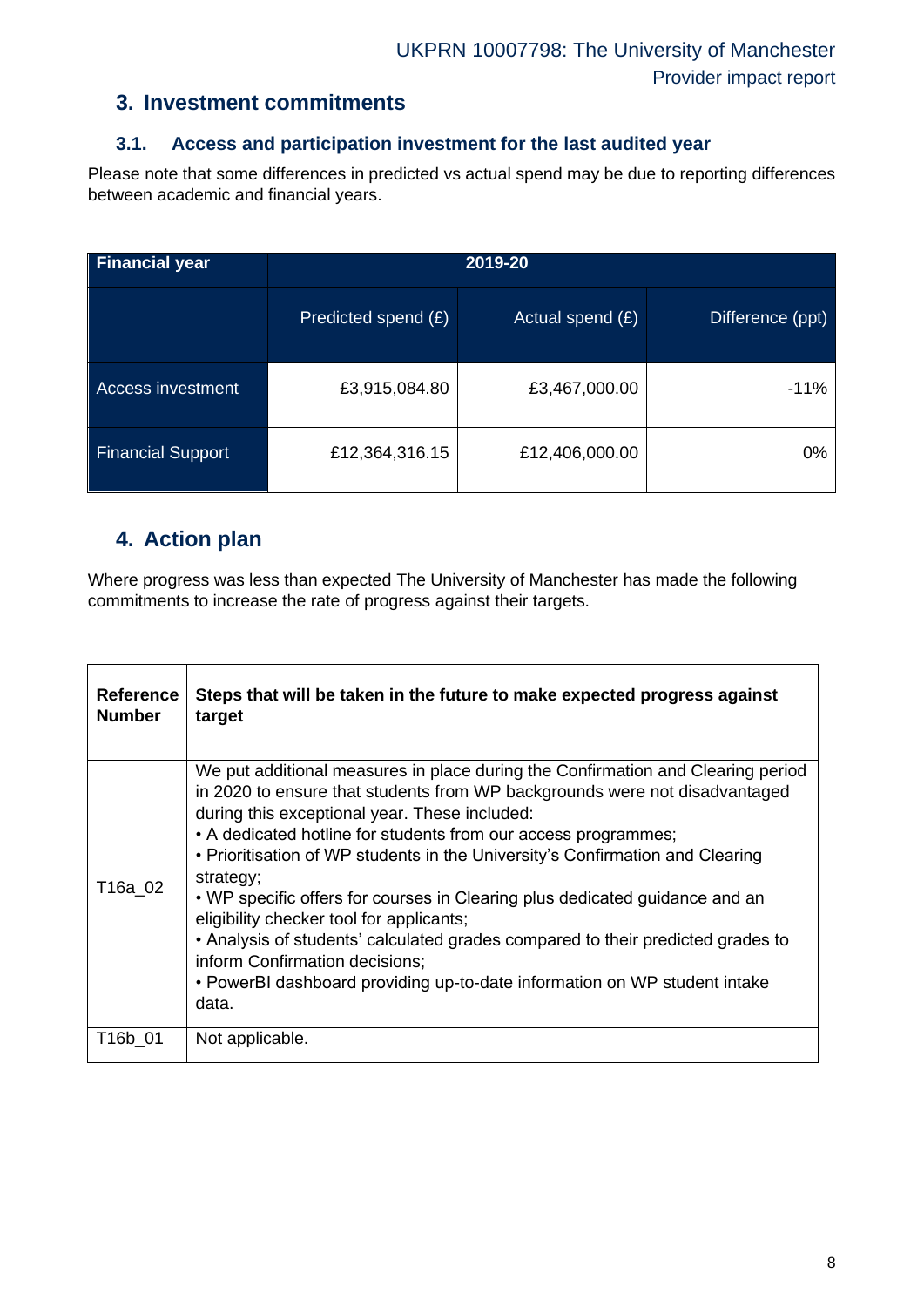# **5. Confirmation**

The University of Manchester confirms that:

| Student engagement                                                                                                                                                                                                                                     |  |  |  |  |  |
|--------------------------------------------------------------------------------------------------------------------------------------------------------------------------------------------------------------------------------------------------------|--|--|--|--|--|
| Have you worked with your students to help them complete the access and participation plan<br>monitoring student submission?                                                                                                                           |  |  |  |  |  |
| Yes                                                                                                                                                                                                                                                    |  |  |  |  |  |
| Have you engaged with your student body in the design, evaluation, and monitoring of the plan?                                                                                                                                                         |  |  |  |  |  |
| Yes                                                                                                                                                                                                                                                    |  |  |  |  |  |
| Verification and sign off                                                                                                                                                                                                                              |  |  |  |  |  |
| The University of Manchester has confirmed that the information included in this impact report is<br>accurate, that it has been compiled in line with OfS guidance, and that it is being submitted on<br>behalf of the governing body of the provider. |  |  |  |  |  |
| Yes                                                                                                                                                                                                                                                    |  |  |  |  |  |
| Accountable officer sign off                                                                                                                                                                                                                           |  |  |  |  |  |
| Name<br>Professor Dame Nancy Rothwell                                                                                                                                                                                                                  |  |  |  |  |  |
| <b>Position</b><br><b>President and Vice-Chancellor</b>                                                                                                                                                                                                |  |  |  |  |  |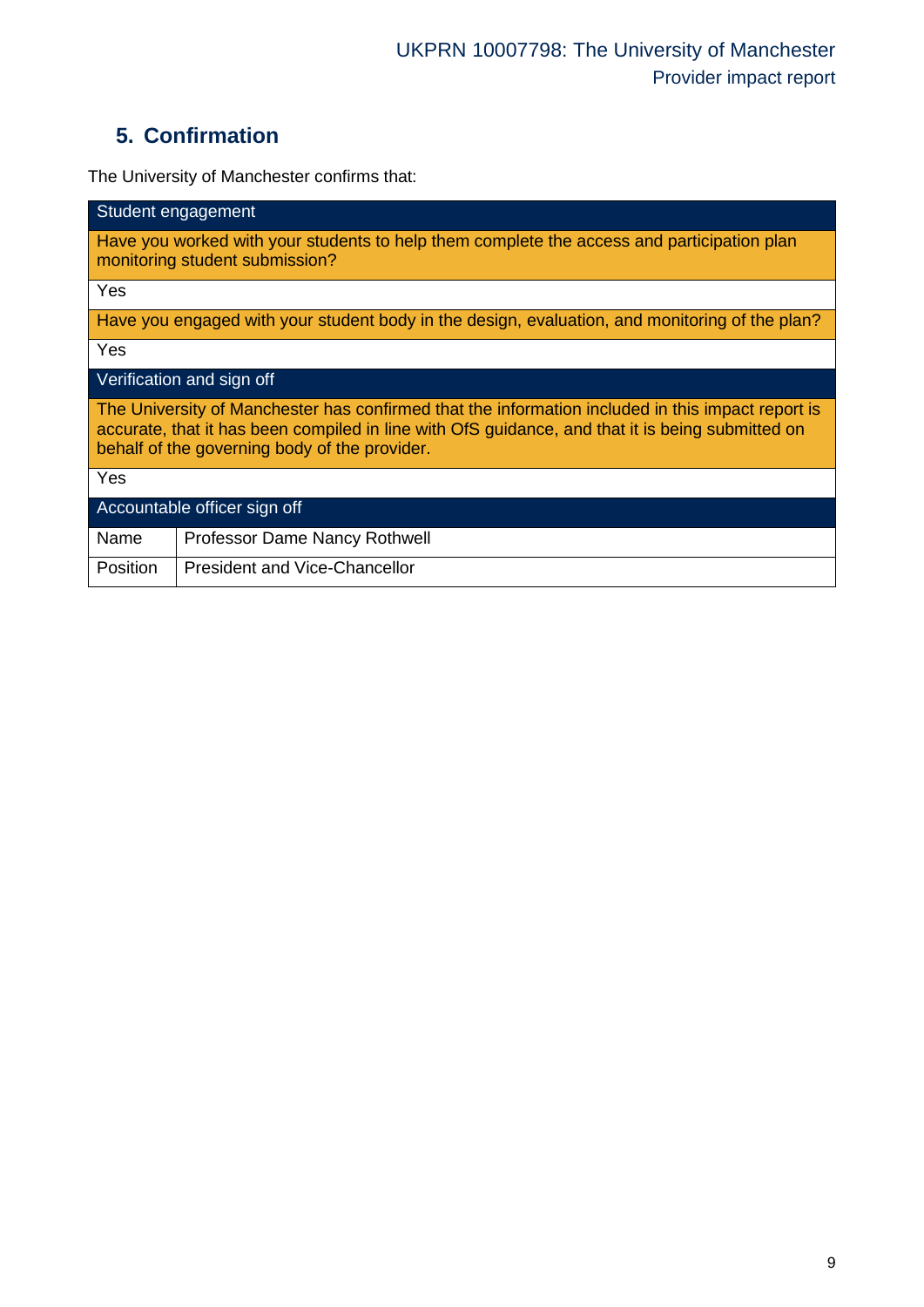### **Annex A: Commentary on progress against targets**

The University of Manchester's commentary where progress against targets was less than expected.

#### **Target reference number: T16a\_02**

#### How have you met the commitments in your plan related to this target?

In our plan we committed to increasing the number of students participating in our post-16 widening access initiatives and this has been achieved through development of our Access Manchester framework (access.manchester.ac.uk). We have increased our outreach work and complementary social media campaigns to raise awareness of our schemes in secondary schools and amongst Y10 and Y11 pupils. Year on year there has been an increase in the number of students successfully completing one of our widening acccess programmes and progressing onto a course at the University (T16b\_06).

Our pioneering and award-winning School Governor Initiative supports our outreach work with schools and colleges (T16b, 04). As an organisation we have continued to grow our governor network and are able to use our links with senior leaders in schools to promote activities and events for young people and facilitate take up of our widening participation programmes.

We continue to use contextual data, including to make lower offers, in our undergraduate admissions process and provide training to all new admissions staff on its principles and use. A weekly report on admissions statistics for contextually flagged students enabled application/offer/acceptance data to be monitored throughout the admissions cycle (T16b\_07).

Have you taken any additional steps other than that detailed in the plan to reach the selected milestone?

Following an evaluation and feedback on our contextual offer process we have:

• Updated our webpages and FAQs to make the content more visible and user-friendly;

• Updated our contextual data eligibility checker tool;

• Removed the requirement for applicants to accept Manchester as their firm choice in order to receive a contextual offer.

#### **Target reference number: T16b\_01**

How have you met the commitments in your plan related to this target?

Yes- in the 2019/20 academic year 90.6% (29/32) of schools that particiated in the University's Gateways programme were from the most disadvantaged bands (1 and 2) in our prioritisation model. This milestone was not achieved as the targeting criteria for Greater Manchester Higher (Uni Connect programme) had changed after this target and the milestones were set to focus on areas where HE participation was lower than might be expected given Key Stage 4 attainment.

Have you taken any additional steps other than that detailed in the plan to reach the selected milestone?

As the targeting criteria for Uni Connect is set by OfS, this is outside our control.

We are able to directly imanage the criteria and targeting for our Gateways programme where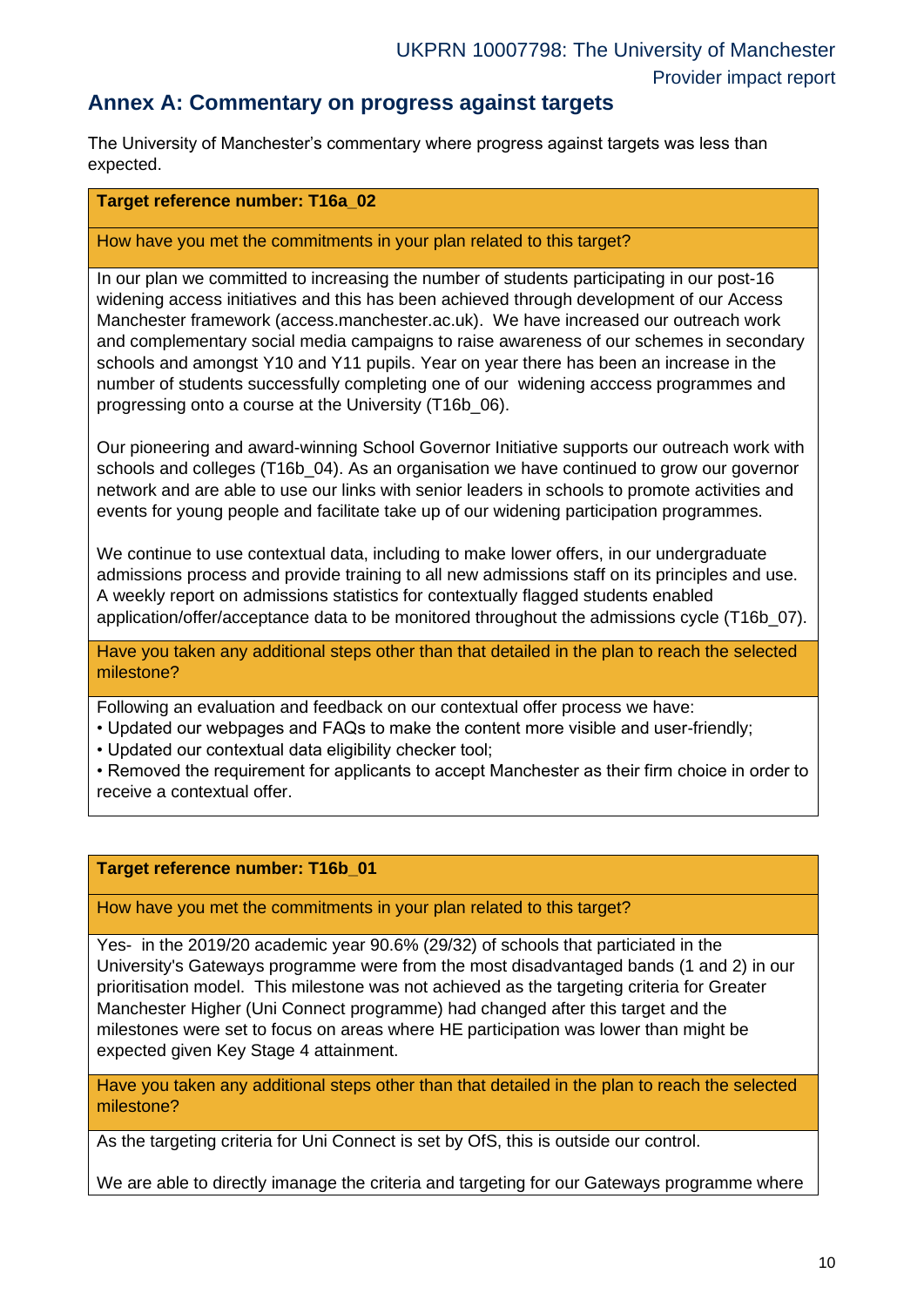in 2019/20, 90.6% (29/32) of schools wwere from the most disadvantaged bands (1 and 2) in our prioritisation model.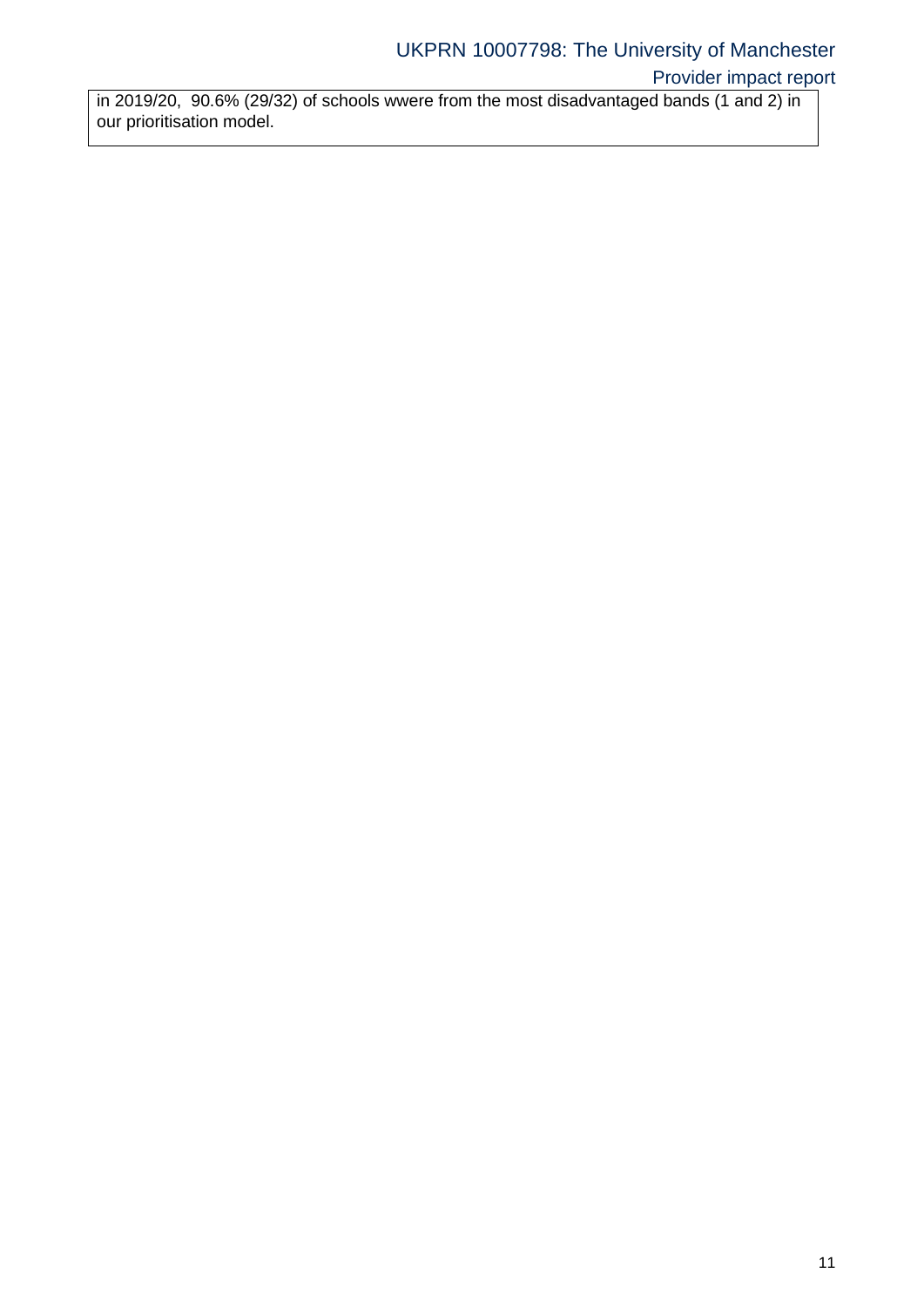# **Annex B: Optional commentary on targets**

The University of Manchester's commentary on any of the targets listed in **Section 2**.

<span id="page-11-0"></span>

| <b>Reference</b><br><b>Number</b> | <b>Optional commentary</b>                                                                                                                                                                                                                                                                                                                              |
|-----------------------------------|---------------------------------------------------------------------------------------------------------------------------------------------------------------------------------------------------------------------------------------------------------------------------------------------------------------------------------------------------------|
|                                   |                                                                                                                                                                                                                                                                                                                                                         |
|                                   | In 2019/20 8.9% of new entrants were from POLAR4 LPNs (Q1), 0.2% above our<br>target.                                                                                                                                                                                                                                                                   |
| T16a_01                           | UoM is currently ranked 4th in the RG for the 2019/20 intake by % LPN students.<br>The 8.9% of new entrants is an improvement of 1.5% on 2018/19, and significantly<br>above the 2019/20 RG average of 6.8%.                                                                                                                                            |
|                                   | By headcount UoM has the second highest LPN intake in 2019/20 with 430<br>students. Again this is significantly above the 2019/20 RG average of 265<br>students.                                                                                                                                                                                        |
| T16a_02                           | This is based on our own HESA data record. This is no longer provided in sector<br>data for comparison purposes.                                                                                                                                                                                                                                        |
| T16a_03                           | In 2019/20, 25.3% of our first degree, full-time, young Home UG students were<br>from low income households.                                                                                                                                                                                                                                            |
|                                   | No sector data available for 2019/20.                                                                                                                                                                                                                                                                                                                   |
| T16a_04                           | Yr1 - Y2 continuation rate for 2019/20 entrants from low income households is<br>94.9%; up from 91.3% for 2018/19 entrants.                                                                                                                                                                                                                             |
|                                   | This compares to an overall continuation rate of 95.3% for the University as a<br>whole, and 95.5% for 2019/20 entrants from high income households.                                                                                                                                                                                                    |
| T16b_01                           | 59.5% (97/163) of schools worked with for Greater Manchester Higher in the<br>2019/20 academic year were from the most disadvantaged bands (1 and 2) in our<br>prioritisation model. 90.6% (29/32) of schools worked with for Gateways in the<br>2019/20 academic year were from the most disadvantaged bands (1 and 2) in our<br>prioritisation model. |
|                                   | Greater Manchester Higher targeting is not based on the MPM therefore including<br>GMH schools in this statistic brings the proportion below our target of 70%.                                                                                                                                                                                         |
| T16b_02                           | During 2019/20 our collaborative schemes for supporting looked after children<br>engaged with 192 young people and 60 foster carers and key influencers.                                                                                                                                                                                                |
|                                   | This data includes care leaver awards 2019, Step Up to Uni 2019, Success4life,<br>Supporting the Supporters and CPD bookings.                                                                                                                                                                                                                           |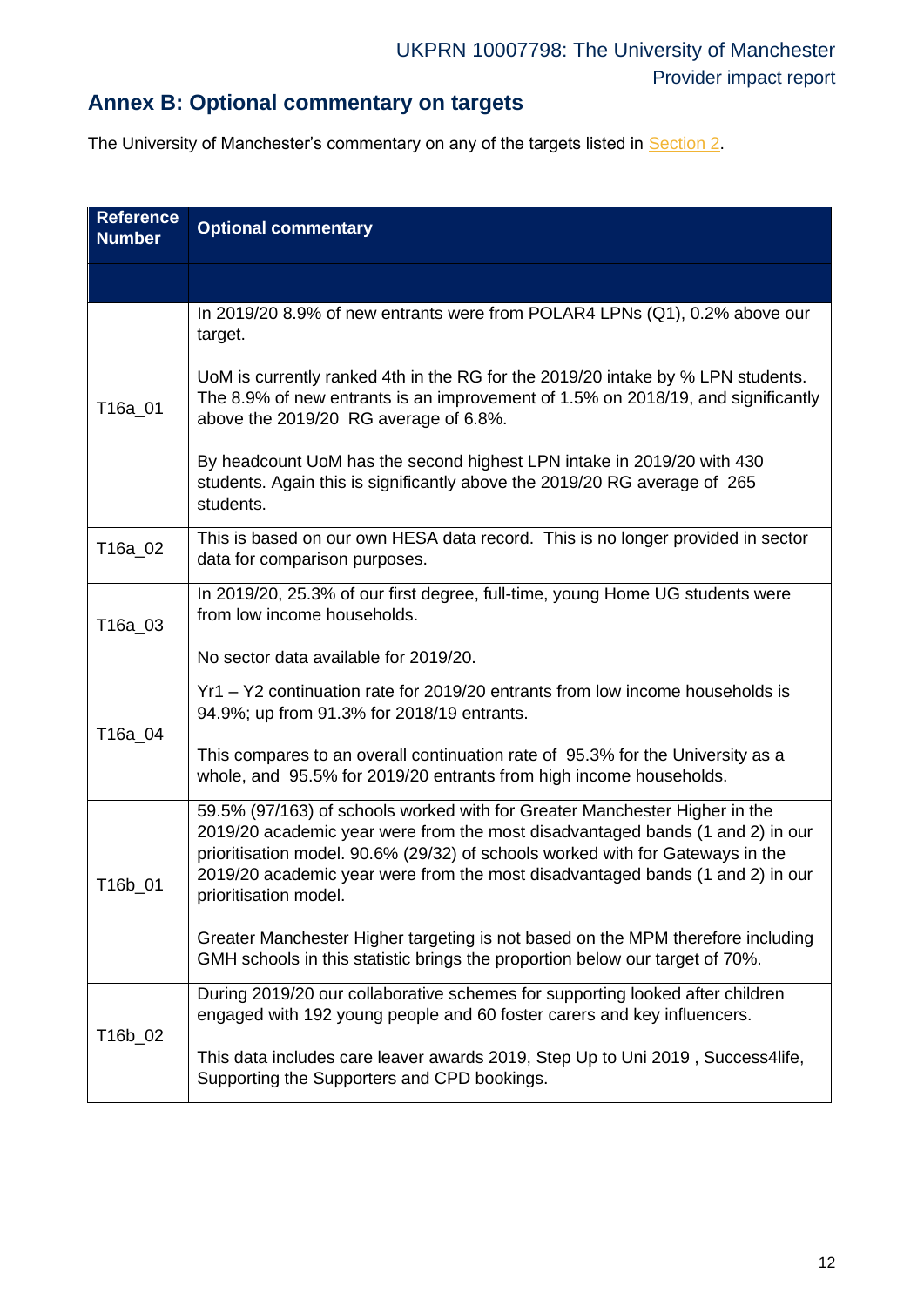# UKPRN 10007798: The University of Manchester

### Provider impact report

| T16b_03 | 93% of students taking part in our flagship pre-16 programme in 19/20 'agreed' or<br>'strongly agreed' that they had a better understanding of how university differs from<br>school as a result of an event. 91% of students taking part in flagship pre-16<br>programme in 19/20 'agreed' or 'strongly agreed' that they knew more about the<br>benefits of university as a result of an event. Due to the pandemic we were unable<br>to collect teacher responses or deliver the full range of programmes during<br>2019/20 |
|---------|--------------------------------------------------------------------------------------------------------------------------------------------------------------------------------------------------------------------------------------------------------------------------------------------------------------------------------------------------------------------------------------------------------------------------------------------------------------------------------------------------------------------------------|
| T16b_04 | 228 staff and 1002 alumni served as governors in 2019/20 totalling 1230<br>governors.                                                                                                                                                                                                                                                                                                                                                                                                                                          |
| T16b_05 | Of known data in MPM bands 1 and 2:<br>Museum: 61%<br>Jodrell Bank: 32%<br>University Library 49%<br>Whitworth Art Gallery 53%.                                                                                                                                                                                                                                                                                                                                                                                                |
| T16b_06 | MAP: 235<br><b>MDAS: 19</b><br>SOSS Pre-Uni: 45<br>Pathways to Law: 10                                                                                                                                                                                                                                                                                                                                                                                                                                                         |
| T16b_07 | 2,910 contextual offers made in 2019/20, an 8% increase compared to 2018/19.<br>During the 2020 Confirmation and Clearing process the University advertised a<br>contextual clearing offer usually 1 grade lower than the standard clearing<br>requirements. This has contributed to improving our POLAR 4 Q1:5 ratio to 4.6:1<br>for 2020 entry (provisional data).                                                                                                                                                           |
|         | The Manchester Institute of Teaching and Learning was established, to support<br>teaching quality, embed innovative teaching methods and lead on projects to<br>improve the academic experience for students. 11 inaugural Institute Fellows have<br>been appointed. Teaching toolkits, development programmes for academics and<br>awards for excellence in teaching and learning have been set up.                                                                                                                           |
| T16b_08 | In conjunction with Advance HE, we participated in the 'EDI in the Curriculum'<br>project to address exclusionary practice and subsequently we are increasing<br>content related to the contributions of BAME individuals.                                                                                                                                                                                                                                                                                                     |
|         | A Student Partnership Programme was created in March 2020 to enable staff and<br>students to work collaboratively on strategic projects. In the first six months 41<br>Student Partners have been recruited.                                                                                                                                                                                                                                                                                                                   |
| T16b_09 | In 2019/20 the degree attainment gap between White and Black students was<br>11.4%; between White and Asian students was 6.4%; between Disabled students<br>and those with no known disability was 1.8% and between the most and least<br>advantaged as measured by IMD was 7.3%.                                                                                                                                                                                                                                              |
|         | The University has sought to refine its approach to ethnicity targeting. Our Student<br>Partnership Programme includes the employment of Diversity and Inclusion<br>Ambassadors to facilitate events for students to share issues that negatively<br>impacted their academic experience and outcomes.                                                                                                                                                                                                                          |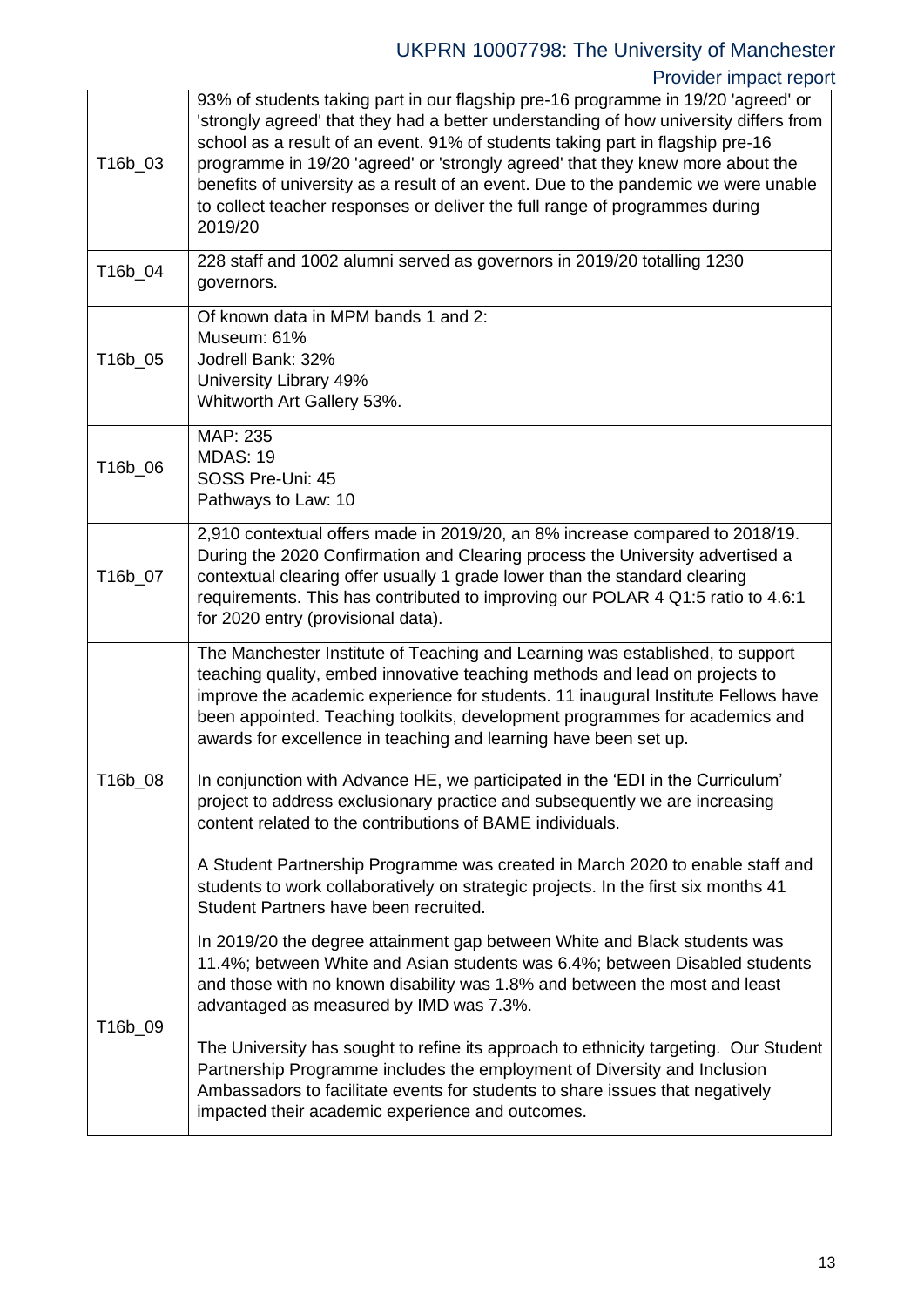# UKPRN 10007798: The University of Manchester

Provider impact report

| T16b_10 | which 45 students (£27,955) were identified as WP students. Face to face financial<br>support appointments did not run this year due to the pandemic. Blackbullion has<br>been retired as a system so there are no new sign ups since last year.                                                                                                                                               |
|---------|------------------------------------------------------------------------------------------------------------------------------------------------------------------------------------------------------------------------------------------------------------------------------------------------------------------------------------------------------------------------------------------------|
| T16b_11 | In 2019/20 we worked with 259 students through our targeted employability<br>initiatives. This includes Disability appointments and workshops, Manchester Gold,<br>Manchester Graduate Talent, Work Experience Bursaries, UpReach and Student<br>Experience Internships. Due to the pandemic we were unable to deliver the full<br>range of targeted employability initiatives during 2019/20. |
|         | For students who graduated in 2017/18 (most recent data available from Graduate<br>Outcomes dataset), 81% of WP graduates were in a positive destination (highly<br>skilled job, interim study or further study) compared to 84% of non-WP students, a<br>gap of 3%.                                                                                                                           |
| T16b_12 | Primary Recruitment - Total: 136<br>Male: 24% 32/136<br>BME male: 1% 1/136<br>BME female: 11% 15/136<br>BME completion: 100% 16/16<br>Secondary Recruitment - Total: 224<br>Male: 42% 95/224<br>BME male: 10% 23/224                                                                                                                                                                           |
|         | BME female: 14% 32/224<br>BME completion: 89% (49 PASS, 2 Incomplete, 3 Interrupt, 1 Withdrawn)                                                                                                                                                                                                                                                                                                |
| T16b_13 | 5 diversity coaches were recruited. They carried out a total of 67 coaching visits to<br>trainees on placement. 35 trainees received coaching. 27 completed the<br>programme (PGCE with QTS); 1 completed the programme (PGCert); 4<br>interrupted and 3 withdrew.                                                                                                                             |
| T16b_14 |                                                                                                                                                                                                                                                                                                                                                                                                |
| T16b_15 | 173 students made a 5% improvement or more after participating in The Scholars<br>Programme in 2019/20.                                                                                                                                                                                                                                                                                        |
|         | Scholars assignment attainment data is delayed due to programme end date being<br>extended as a result of the Covid-19 pandemic.                                                                                                                                                                                                                                                               |

360 financial support applications received, 243 students received support of